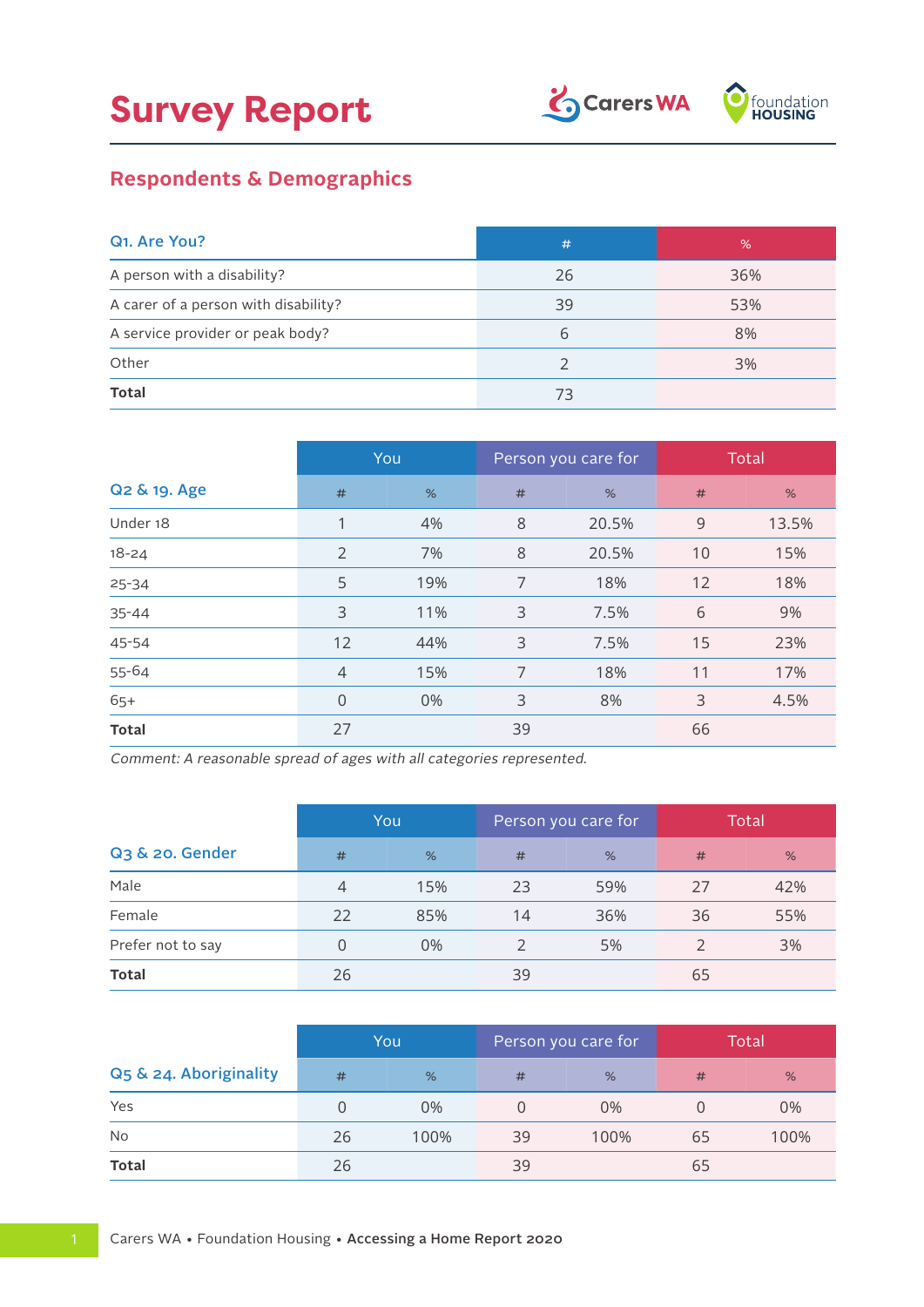|                   |    | <b>You</b> | Person you care for |     |    | Total |
|-------------------|----|------------|---------------------|-----|----|-------|
| Q4 & 23. Location | #  | %          | #                   | %   | #  | %     |
| Metro             | 23 | 88%        | 27                  | 73% | 50 | 79.5% |
| Regional          |    | 8%         | 10                  | 27% | 12 | 19%   |
| Interstate        |    | 4%         | 0                   | 0%  |    | 1.5%  |
| <b>Total</b>      | 26 |            | 37                  |     | 63 |       |

Comment: Responses match WA population statistics, with 79% of the WA population living within the greater Perth area.

## **Support**

| Q6 & 21.<br><b>Support Funding</b> | You |     |    | Person you care for | Total |     |  |
|------------------------------------|-----|-----|----|---------------------|-------|-----|--|
|                                    | #   | %   | #  | %                   | #     | %   |  |
| Yes                                | 14  | 54% | 34 | 89%                 | 48    | 75% |  |
| <b>No</b>                          | 12  | 46% | 4  | 11%                 | 16    | 25% |  |
| <b>Total</b>                       | 26  |     | 38 |                     | 64    |     |  |

| Q7 & 22.            | You            |     |    | Person you care for | <b>Total</b> |       |  |
|---------------------|----------------|-----|----|---------------------|--------------|-------|--|
| <b>Funding Type</b> | #              | %   | #  | %                   | #            | %     |  |
| <b>NDIS</b>         | 11             | 55% | 14 | 36%                 | 25           | 42%   |  |
| <b>DSC</b>          | 2              | 10% | 15 | 38.5%               | 17           | 29%   |  |
| <b>HACC</b>         | 3              | 15% | 5  | 13%                 | 8            | 13.5% |  |
| MH                  | $\mathbf{0}$   | 0%  |    | 2.5%                |              | 2%    |  |
| Unsure              | $\overline{4}$ | 20% | 4  | 10%                 | 8            | 13.5% |  |
| <b>Total</b>        | 20             |     | 39 |                     | 59           |       |  |

Comment: 4 respondents indicated they receive funding from more than one source.

| Q8 & 25.                                                                       |    | You   |    | Person you<br>care for | Total |      |
|--------------------------------------------------------------------------------|----|-------|----|------------------------|-------|------|
| <b>Support Type</b>                                                            | #  | %     | #  | %                      | #     | %    |
| Personal care (e.g. eating, showering, dressing)                               | 5  | 5%    | 31 | 10%                    | 36    | 9%   |
| Mobility (e.g. walking, getting out of bed)                                    | 12 | 11.5% | 15 | 5%                     | 27    | 6.5% |
| Communication                                                                  |    | $1\%$ | 17 | 5.5%                   | 18    | 4%   |
| Cognitive or emotional assistance (e.g. decision<br>making, managing finances) | 6  | 6%    | 29 | 9.5%                   | 35    | 8.5% |
| Health care (e.g. taking medication)                                           | 4  | 4%    | 28 | 9%                     | 32    | 8%   |

Support Type Continues >>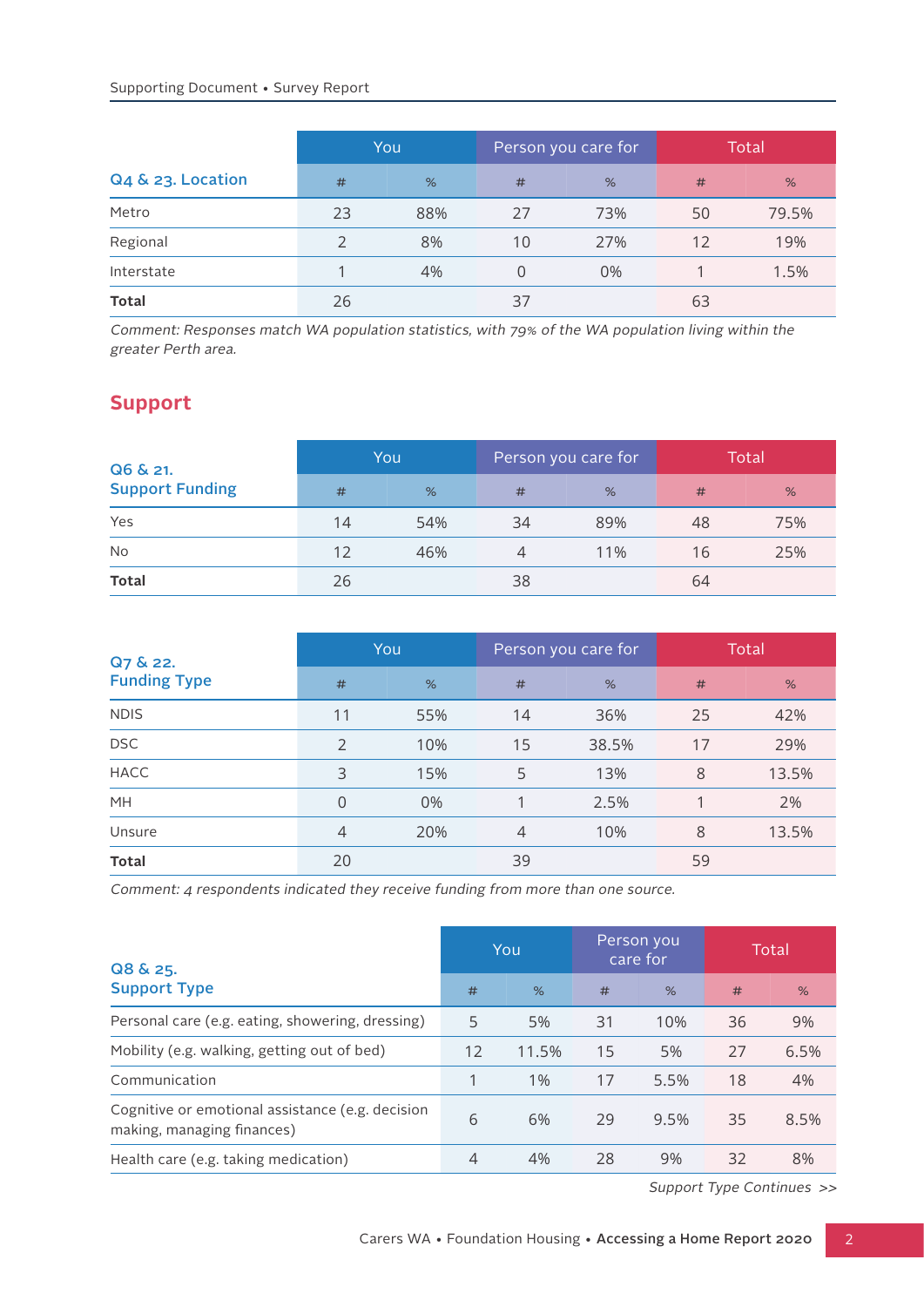|                                               |                | You   |                | Person you<br>care for | Total          |       |
|-----------------------------------------------|----------------|-------|----------------|------------------------|----------------|-------|
| Q8 & 25.<br><b>Support Type</b>               | #              | %     | #              | %                      | #              | %     |
| Reading and writing tasks                     | 8              | 7.5%  | 21             | 7%                     | 29             | 7%    |
| Interpreting/translation                      | $\overline{0}$ | 0%    | $\overline{4}$ | 1.5%                   | $\overline{4}$ | 1%    |
| Transport (e.g. for appointments, activities) | 11             | 10.5% | 34             | 11%                    | 45             | 11%   |
| Household chores                              | 15             | 14.5% | 36             | 11.5%                  | 51             | 12.5% |
| Property maintenance                          | 18             | 17.5% | 27             | 9%                     | 45             | 11%   |
| Meal preparation                              | 6              | 6%    | 31             | 10%                    | 37             | 9%    |
| Company/companionship                         | 11             | 10.5% | 29             | 9.5%                   | 40             | 10%   |
| Other                                         | 6              | 6%    | $\overline{4}$ | 1.5%                   | 10             | 2.5%  |
| Total                                         | 103            |       | 306            |                        | 409            |       |

Comment: Respondents indicated they receive support for several forms of assistance:

### **Comments**

- I need help with communication sometimes other wise I a pretty good
- MHC plan
- Psychosocial support
- Advocacy with the Housing Authority, Department of Communities
- Advocacy
- Support with administration tasks i.e.. Centrelink, NDIS, service providers, workers compensation claim/insurance/TPD
- Accessing community
- Help with finances, running a home, general assistance to navigate and plan life
- Lifelong learning

### **Home**

|                                                                                 | You            |      | Person you<br>care for |       | Total          |       |                          |
|---------------------------------------------------------------------------------|----------------|------|------------------------|-------|----------------|-------|--------------------------|
| Q9 & 26.<br><b>Current Home</b>                                                 | #              | %    | #                      | %     | #              | %     |                          |
| Living in family home<br>(with parents and/or siblings)                         | 5              | 19%  | 13                     | 32%   | 18             | 26.5% |                          |
| Living alone in a private rental property                                       |                | 3.5% | 3                      | 7%    | $\overline{4}$ | 5.5%  | $\rightharpoonup$        |
| Living with other people in a private rental<br>property (shared housing)       | 3              | 11%  | 3                      | 7%    | 6              | 9%    | $\mathcal{A}.$<br>200    |
| Living alone in a property you are paying a<br>mortgage on                      | 3              | 11%  | $\mathbf 0$            | $0\%$ | 3              | 4.5%  |                          |
| Living with others e.g. partners in a<br>property you are paying a mortgage on  | 1              | 3.5% | 1                      | 2.5%  | $\overline{2}$ | 3%    | $\overline{\phantom{a}}$ |
| Living alone in a property that is fully<br>owned (paid off)                    | $\overline{2}$ | 7.5% | $\mathbf 0$            | $0\%$ | 2              | 3%    | 5%                       |
| Living with others e.g. partner in a property<br>that is fully owned (paid off) | 1              | 3.5% | 2                      | 5%    | 3              | 4.5%  |                          |

Current Home Continues >>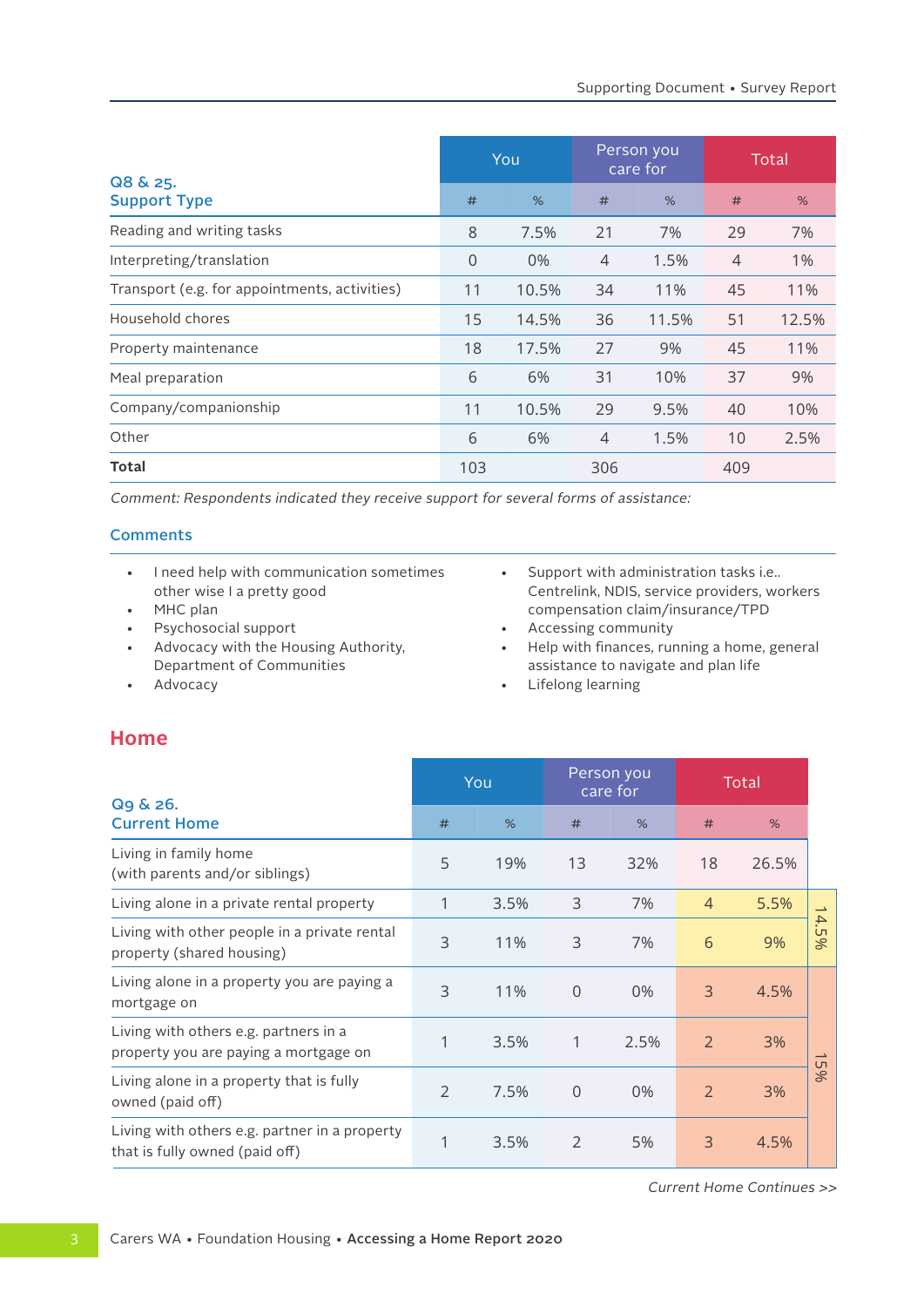|                                                                 |                | You  |          | Person you<br>care for |                | Total |        |
|-----------------------------------------------------------------|----------------|------|----------|------------------------|----------------|-------|--------|
| Q9 & 26.<br><b>Current Home</b>                                 | #              | %    | #        | %                      | #              | %     |        |
| Living in a public housing property                             | 6              | 22%  | 7        | 17%                    | 13             | 19%   |        |
| Living in a community housing property                          |                | 3.5% | 3        | 7%                     | $\overline{4}$ | 5.5%  | $\sim$ |
| Living in a group home e.g. disability service<br>provider home | 0              | 0%   | 3        | 7%                     | 3              | 4.5%  | 966    |
| Living in transient accommodation                               | 0              | 0%   | $\Omega$ | $0\%$                  | $\Omega$       | 0%    |        |
| Other                                                           | $\overline{4}$ | 15%  | 6        | 15%                    | 10             | 15%   |        |
| <b>Total</b>                                                    | 27             |      | 41       |                        | 68             |       |        |
|                                                                 |                |      |          |                        |                |       |        |

Private rental **Home ownership** Social housing

### **Comments**

• Living in a shed out in the bush because that's all I can afford. I cannot manage living here because it is not a proper home - there is not interior bathroom or kitchen. After fleeing family violence 7 years ago, a judge gave me 2 weeks to find somewhere else to live. This was all I could afford for \$100,000 (what else is there). You need at least one month to find private rental, if there is anything accessible. Housing organisations tell me that I'm 'housed' and not homeless. They only help homeless people. Meanwhile, I keep having falls or go without regular bathing because this property is NOT accessible. If I were elderly they would acknowledge that I cannot manage living where I do, but I'm 46 y.o. and

they don't care. This place is causing further degeneration of my disability! Ehlers Danlos Syndrome. I'm stuck here until it kills me. :(

- Living with child in a private rental property
- Living in the family home with my son and granddaughter full-time paying a mortgage
- Living in short term private accommodation because I couldn't get any help elsewhere
- Lives in a private rental with his daughter, aged 16
- With Grandparents home
- Prison
- Living with single parent in public housing
- Living with me (carer)
- Living with partner in a rental property

| Q <sub>10</sub> & <sub>28</sub> |          | You   |     | Person you care for | Total |       |
|---------------------------------|----------|-------|-----|---------------------|-------|-------|
| <b>Looking For</b>              | #        | %     | #   | %                   | #     | %     |
| Accessibility                   | 19       | 17%   | 29  | 16%                 | 48    | 16.5% |
| Independence                    | 25       | 23%   | 31  | 17%                 | 56    | 19%   |
| Support                         | 8        | 7%    | 23  | 13%                 | 31    | 11%   |
| Sharing housing                 | $\Omega$ | 0%    | 8   | 4.5%                | 8     | 3%    |
| Location                        | 18       | 16.5% | 27  | 15%                 | 45    | 15.5% |
| Security                        | 19       | 17%   | 29  | 16%                 | 48    | 16.5% |
| Being part of the community     | 15       | 14%   | 27  | 15%                 | 42    | 14%   |
| Other                           | 6        | 5.5%  | 7   | 3.5%                | 13    | 4.5%  |
| <b>Total</b>                    | 110      |       | 181 |                     | 291   |       |

Looking For Continues >>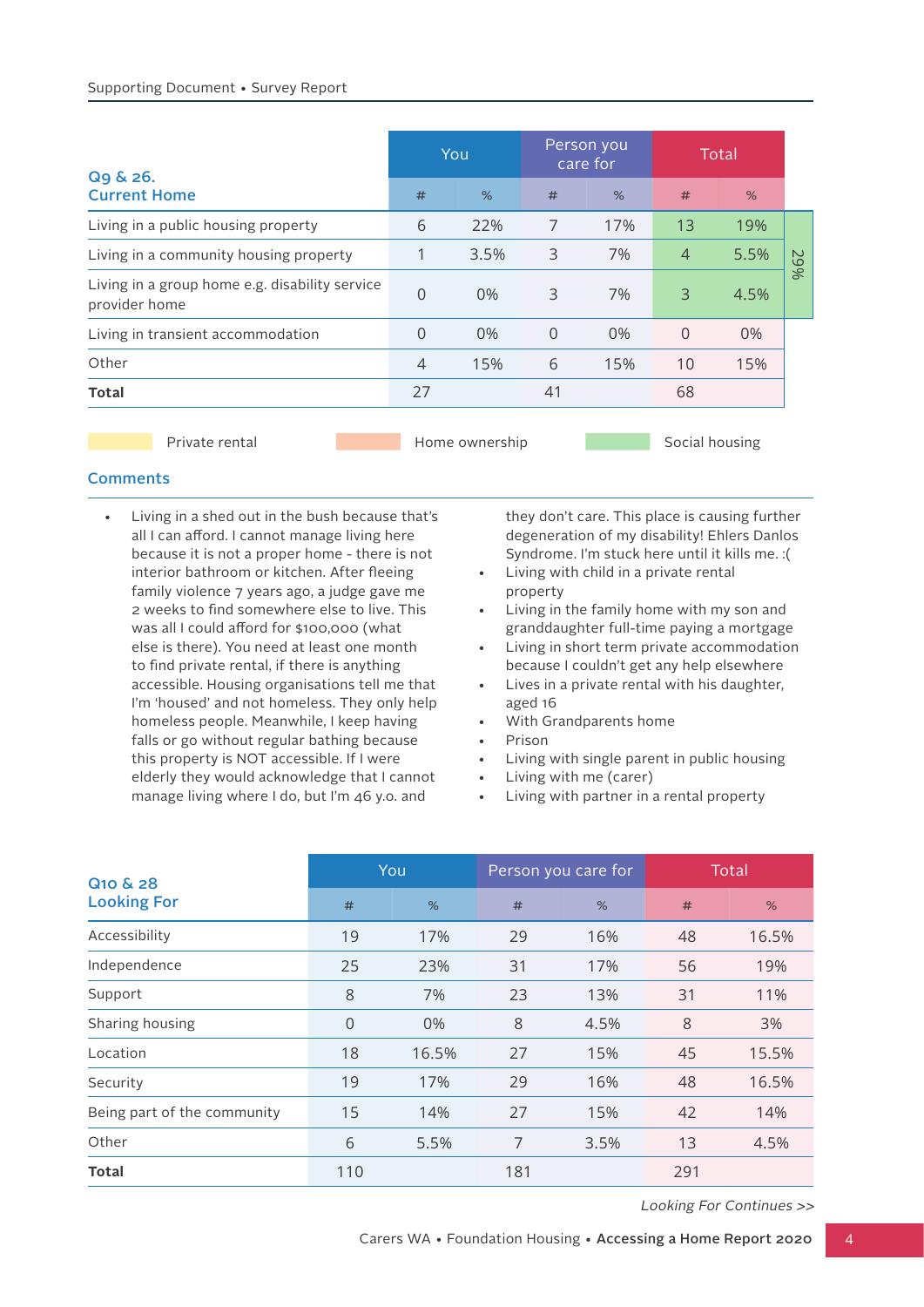### **Comments**

- Close to public transport, doctors, shops
- Privacy. When you tell people that you're a cripple, they either avoid you completely or keep turning up everyday to check on you, talking down to you like you're 3 years old. Also, the exterior of the property needs to be low maintenance. Some garden is nice but not more than I can manage - I can't mow lawns. And they need to understand that assistance dogs are not guide dogs. I've had rental applications denied because my assistance dog, who picks up dropped items or helps with some light household duties (laundry collection, opening doors), is not a guide dog. They think that there are only guide dogs and nothing else. Real estate agents and property owners need to be aware that there are different types of assistance dogs.
- I am very involved in the community and the NDIS is helping me more independent
- Permanency to age in place with dignity, integrity, respect provides financial security, easily maintained including yard area, clean, good neighbours and community
- Affordability
- Safety is my priority due to previous assaults
- Being able to come and go as she pleases
- Public transport at the door. With high frequency of service.
- I'm looking
- Being closer to other family members
- Near and accessible to their life , connections, work and family supports
- Mental health and wellbeing
- A courtyard or main table space where a small dog could live , an efficient hot water system and a house that isn't hard to heat

### What sorts of housing are they looking for? Responses from organisations / other

- Accessible housing
- Short and long term
- Mobility accessible homes, shared living with compatible people. Rentals that are accessible
- Supported independent living, group homes, cluster homes
- Community Housing properties for single people with enough room to accommodate 24/7 support.
- Community Housing properties that can be used for groups of people in Supported Accommodation through NDIS SIL quotes.
- Wheelchair accessible housing and bathrooms suitable for commode, etc.
- Wheelchair accessible housing
- Wheelchair accessible housing that meets all of their needs

### **Disability**

| Q <sub>15</sub> & 32. | You |       | Person you<br>care for |       | Organisation/<br>Other |     | Total |       |
|-----------------------|-----|-------|------------------------|-------|------------------------|-----|-------|-------|
| <b>Disability</b>     | #   | %     | #                      | %     | #                      | %   | #     | %     |
| Cognitive             | 8   | 15.5% | 19                     | 24.5% | 8                      | 25% | 27    | 21%   |
| Neurological          | 10  | 19.5% | 19                     | 24.5% | 8                      | 25% | 29    | 23%   |
| Physical              | 18  | 35.5% | 21                     | 27.5% | 8                      | 25% | 39    | 30.5% |
| Mental Health Issues  | 10  | 19.5% | 12                     | 15.5% | 7                      | 22% | 22    | 17%   |
| Other                 | 5   | 10%   | 6                      | 8%    | 1                      | 3%  | 11    | 8.5%  |
| <b>Total</b>          | 51  |       | 77                     |       | 21                     |     | 128   |       |

Disability Continues >>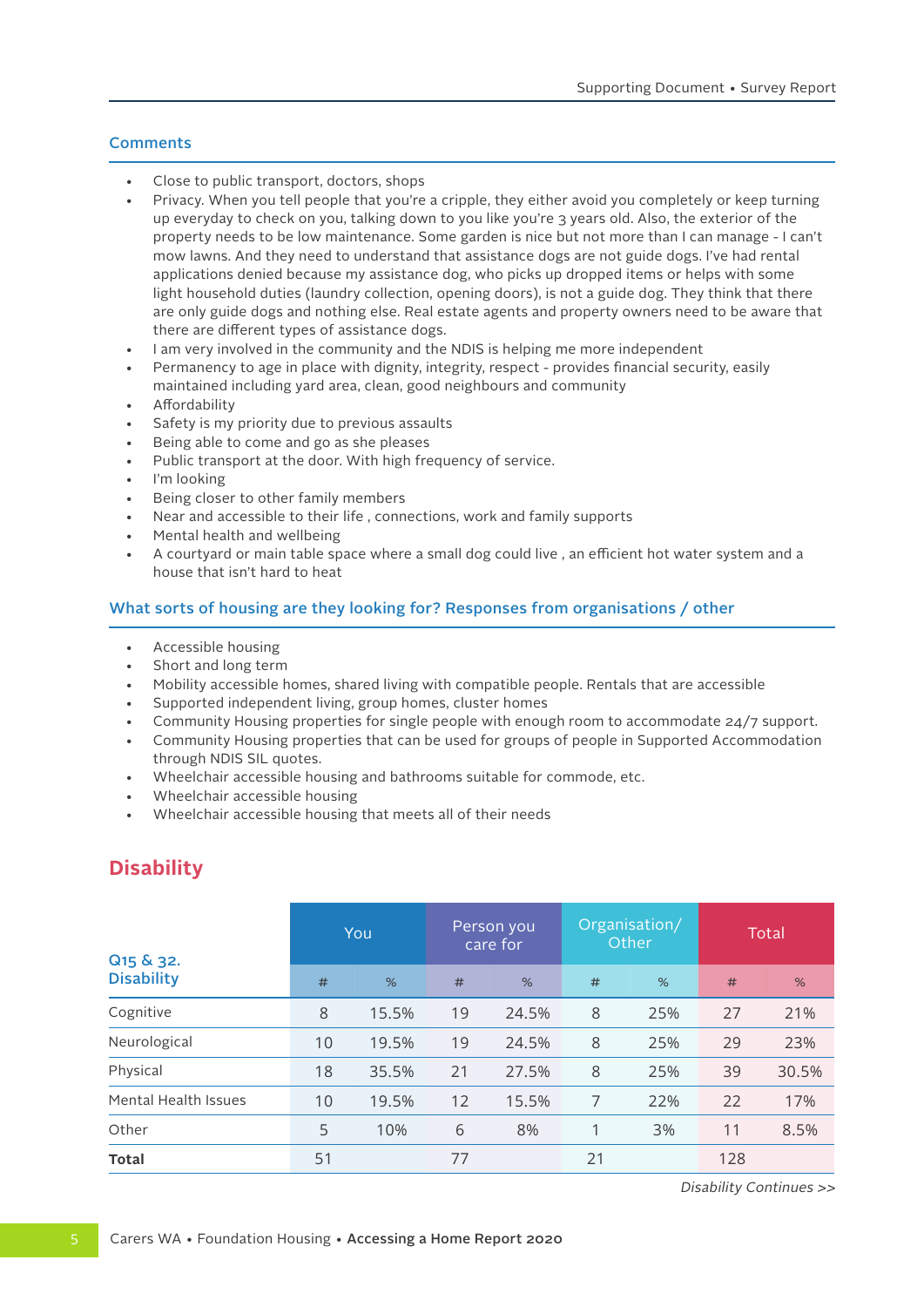### **Comments**

- Sensory Impairment Blind. Guide Dog user.
- Endocrine, homeostasis, etc. I say "cognitive" because I have a bit of "brain fog" at times. Similar to what a Fibromyalgia patient might experience. Not like dementia.
- I do not like some of the wording that it is on this list I have a learning disability
- Sensory / blind
- Blind
- Asd
- Motor Neurone Disease
- Autism (wide) Spectrum (Anxiety disorder, Tourette's, OCD, etc)
- Terminal life lonyprogressive wasting away no treatment or cure
- Autism spectrum. Anxiety. Tourette.
- Autism with sensory issues<br>• Sensory, Intellectual, ARI (a
- Sensory, Intellectual, ABI (acquired brain injury), Autism, chronic disease

## **Further Communication**

# Would you like to receive further communication on the Accessing a Home project?

|              | You |     | Carer |     | Organisation/<br>Other |     | <b>Total</b> |     |
|--------------|-----|-----|-------|-----|------------------------|-----|--------------|-----|
| Q16 & 33.    | #   | %   | #     | %   | #                      | %   | #            | %   |
| Yes          | 11  | 58% | 16    | 80% | 3                      | 60% | 27           | 70% |
| No           | 18  | 42% | 49    | 20% | 2                      | 40% | 12           | 30% |
| <b>Total</b> | 19  |     | 20    |     | 5                      |     | 39           |     |

### Would you like to take part in an in-depth interview about your experience accessing a home?

|              | You |     | Carer |      | Organisation/<br>Other |     | <b>Total</b> |     |
|--------------|-----|-----|-------|------|------------------------|-----|--------------|-----|
| Q17 & 34.    | #   | %   | #     | $\%$ | #                      | %   | #            | %   |
| Yes          | 9   | 47% | 11    | 55%  | $\overline{0}$         | 00% | 20           | 51% |
| No           | 10  | 53% | 9     | 45%  | $\overline{0}$         | 00% | 19           | 49% |
| <b>Total</b> | 19  |     | 20    |      | 0                      |     | 39           |     |

### **Barrier to Housing**

| <b>Key Themes</b>               |                                                                                                                                                                                                                                                                                                                                                                                                                     |
|---------------------------------|---------------------------------------------------------------------------------------------------------------------------------------------------------------------------------------------------------------------------------------------------------------------------------------------------------------------------------------------------------------------------------------------------------------------|
| Accessibility:<br>Availability: | Especially for wheelchairs. Cost and difficulty of retro-fitting.<br>Very limited in private rental market. Several comments that disability housing needs to<br>be tailored to the individual, and is not "one size fits all". Social housing seems to be a more<br>secure option, but there's comments about long waits and unsuitable (in terms of the<br>property design and location) offers of accommodation. |
| Safety:<br>Location:            | Several comments about unsafe locations<br>Preferably close to shops, medical services, public transport, support services.                                                                                                                                                                                                                                                                                         |

Barrier to Housing Continues >>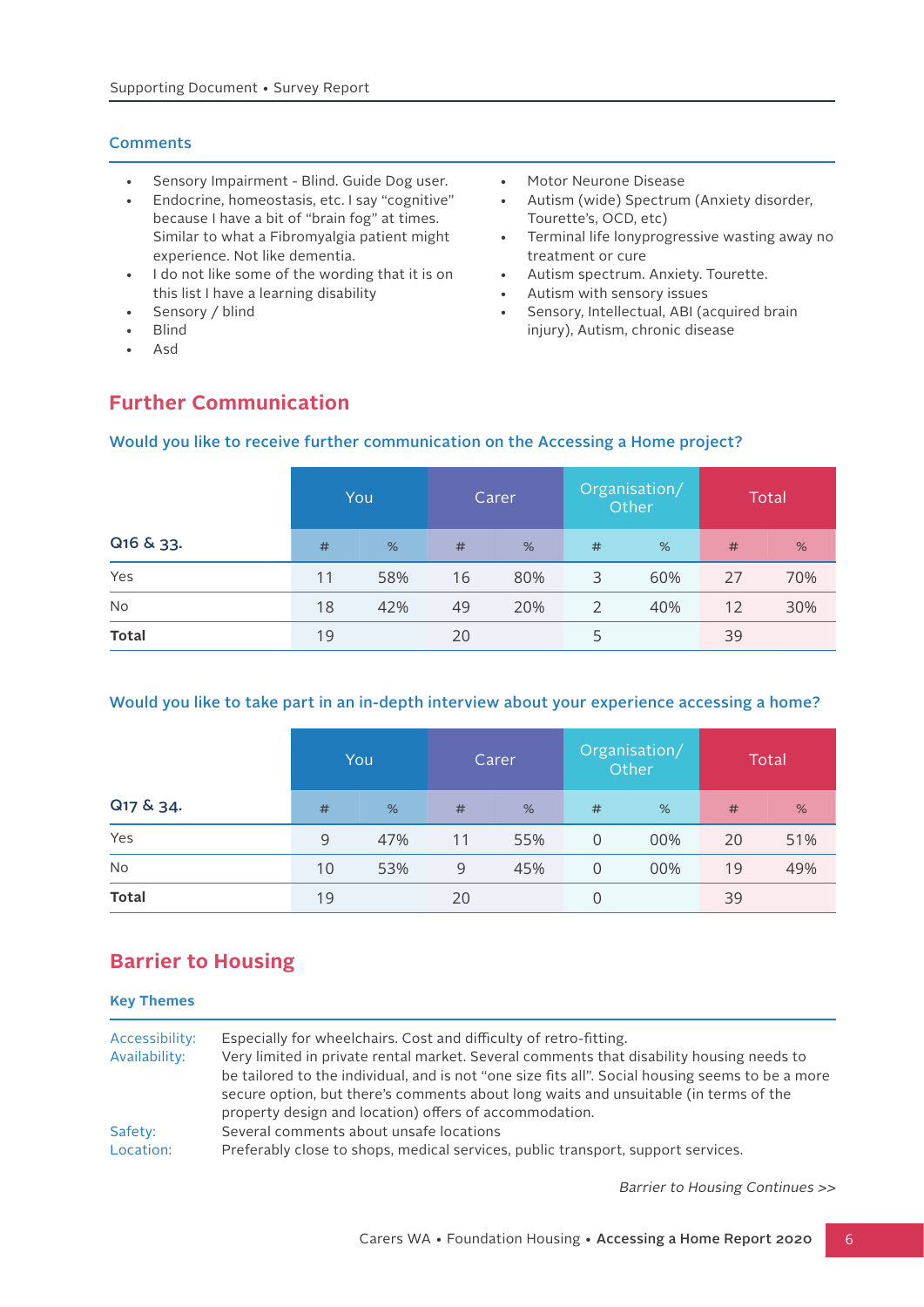### **What barriers have you faced in accessing housing with these characteristics?**

### Individuals (Q11)

- Being a Guide Dog user, I have faced barriers from potential Landlords and Property Management organisations - saying "No Pets Allowed" a Guide Dog is not a pet. I have been forced to pay an extra BOND for the potential damage caused by my Guide Dog.
- Bathrooms not accessible Affordability Limited choice of suburbs that are affordable and safe
- Location, physical accessibility of the home, physical accessibility of the community
- How and where do you find such places?
- Gardens transport access
- My disability is not a physical disability so I do not need a special toilet Or hand rails or ramps
- Unsafe. I have been broken into several times and keen to move
- \$ and accessibility.
- Access, modification cost, finding suitable access consultant to assist/liaise with builder as it was eventually worked out as to expensive and time consuming to renovate an existing place. Also getting into some display homes to help us make a choice was not possible. Attitudes of some real estate agents.
- Income, age
- Need for assistance with dressing
- Accessibility and access to the community.
- Too scared to discuss with Dept Housing that I need to move desperately in fear of being thrown out.
- Lack of social housing, long waiting list bureaucracy.
- Once applied long time ago said they could not help us us I have a share in the family home.
- NO assessment of needs prior to entry into Social Housing system - on priority wait-list - assured of OT assessment and housing modifications to suit me and my family needs - this has not occurred with out me negotiating time and time again. The Housing Support Officers all the way to the Regional Manager DO NOT support persons with disability, poverty and cognitive impairment. The system is not set up to cater for persons with complex medical/disability needs, personal safety e.g.. no street light for over 9 years - took a ministerial to get this done, Housing Support officers have no understanding of inpatient/outpatient/ community assessment or what is available.

There is no social work to assist complex situations. My god I have such a long list of process/policy issues and blatant discrimination.

- Not many dwellings that are being built are disability accessible; not close to the public transport, GP, shops and other needed amenities; private landlords don't want to spend the money on modifying their dwellings because they can rent it out to someone else; Dept. of Housing keep selling off their stocks or move people with disability out if their income exceeds \$500 per week. The house I live in has to be close to public transport as I don't drive, close to the intersections with traffic lights that have audio signalling, close to my family and social supports; the GP and the shops.
- Affordability. Location-not near family or in a shit area.
- On waiting list for public housing since 2018. I am only eligible for 1BR flat ... but I would like a dog and 1BR flat is not suitable. I need a duplex or small 2BR house with yard & fences. Public housing is not secure - no window security screens. I don't feel safe without window security - window locks are not a deterrent. Front & rear doors are hollow core & no security screen doors in public housing. Hollow core can be kicked in by a teenager. I want to feel secure in my home, not vulnerable or an easy target for break-ins.
- I am only in receipt of Newstart because of the lengthy delays for DSP. I have no living relatives or family support. I don't even know where to ask for help. I connected with several organisations that said they could connect me with help but in the last 12 months not one has even made an appointment to meet me. The reason given is always the same. Everyone is saying since the roll out of the NDIS they don't have time or placements to help any more people. Without advocacy it's diffic One of my conditions is Autism and there is no support for older autistic adults in WA nor for rare genetic disorders for people my age so most of my funds pay for surgery and medical expenses leaving little for accommodation. No one will rent to a single person my age on Newstart. **Support**
- 
- **Location**
- location, accessibility, affordability
- Finding suitable accessible housing
- Not finished to a safe accommodating level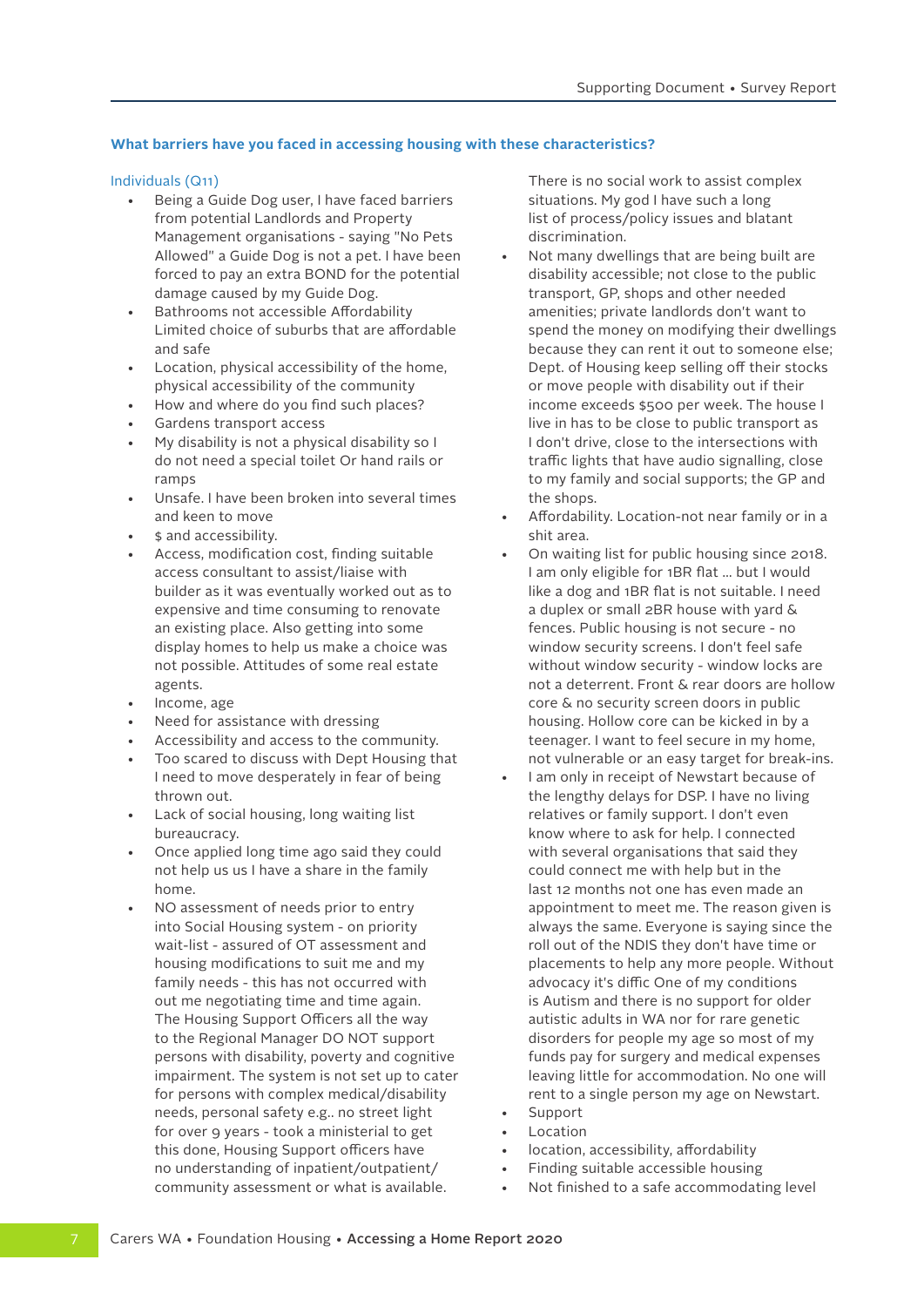- **Expense**
- As above, real estate agents or social housing groups, do not know about service / assistance dogs beyond guide dogs. Also, on the rare chance that an accessible property becomes available, it is usually given to a non disabled person or couple. Disabled people are seldom given a job, so real estate

### Carers (Q29)

- Doorways tend to be quite narrow on older (more affordable) properties. Many properties have steep driveways/stairs at entrance. There's usually a step in to the property at the front door. Hallways are often narrow and have sharp turns that the wheelchair cant get around. Toilets and showers generally aren't wheelchair accessible (and/or she would have to unsafely transfer in to the cubicle)
- Special disability trust not allowed to borrow money i.e. obtain mortgage, most private rental properties outside the price range he can afford. Because he is now legally blind, many properties are not safe for him. Long waiting lists for public housing & then offered properties are not suitable for his needs or in unsafe neighbourhoods.
- Not fully wheelchair accessible.
- Locating a safe and affordable
- accommodation option in a regional area.
- 1. Big Change anxiety. 2. Distance of new location- possibly south of the river, to current situation which is north of the river.
	- 3. Costs.
	- 4. Not sure what's available.
	- 5. Not skill ready for independence
- Truly accessible housing to rent or buy is non-existent.
- As previously stated he is at risk of homelessness due to his mental illness and the fact that private rental is not suited to him in many ways
- Not yet been there...
- Privatisation of accommodation services limits choice and reduces quality of service immensely.
- Limited options cost
- His disability allowance is not enough to support him in the current rental market and he would not manage without some kind of support
- It has made the house a very tense space. With his lack of emotional regulation and control it has resulting in a very anxious household.
- My son needs to have an accessible home.

agents or property owners know that we are likely to be unemployed and will approve the application of the non disabled person. I've been trying for 7 years and not even social housing will approve my application! UGH!!!

We currently will be applying for SDA Funding with the NDIS. This will be a long process . There is also the barrier of Support Workers and having flexible shifts and care.

- History of serious mental health and alcohol and other drug issues plus a criminal record = too hard for accommodation providers.
- Cost, information, sharing opportunities.
- Hard to find suitable accommodation in safe neighbourhood within his budget. His current rental has steps and trip hazards, so is not really low vision friendly but it is in a relatively safe area close to facilities with good neighbours. However as his vision is deteriorating rapidly, he needs to move to a low vision friendly home soon. This will be difficult to find in the rental market- new properties which meet his requirements are out of his price range. We are currently investigating a shared equity home loan with Keystart to see if we can afford to support him to buy his own home, but this is likely to impact our financial security in retirement
- Accessing a house that is wheelchair accessible is the biggest hurdle. Wheelchairs cause a lot of damage to walls, doors, etc. which makes private rental out of the question. Also, his service provider has been cost cutting & reduced the number of support workers in the home. I am extremely worried about my sons' health, safety & happiness due to not enough staff or untrained/agency staff. Ideally, I would like to choose a suitable house, suitable house mates & suitable staff to provide my son with the care he needs & deserves.
- Land options are not available local gov needs to provide for low density 2,500 sqm blocks to allow 6 dwellings. Also no interest from our cohort as they cannot imagine an option of this kind.
- Lack of decent sized deposit
- People we spoke to at WA housing had no idea about disability/accessibility. I tried to explain about accessible shower/toilet and the chap had no idea what I was talking about. They put us down for a pensioner unit which we explained would be unsuitable but they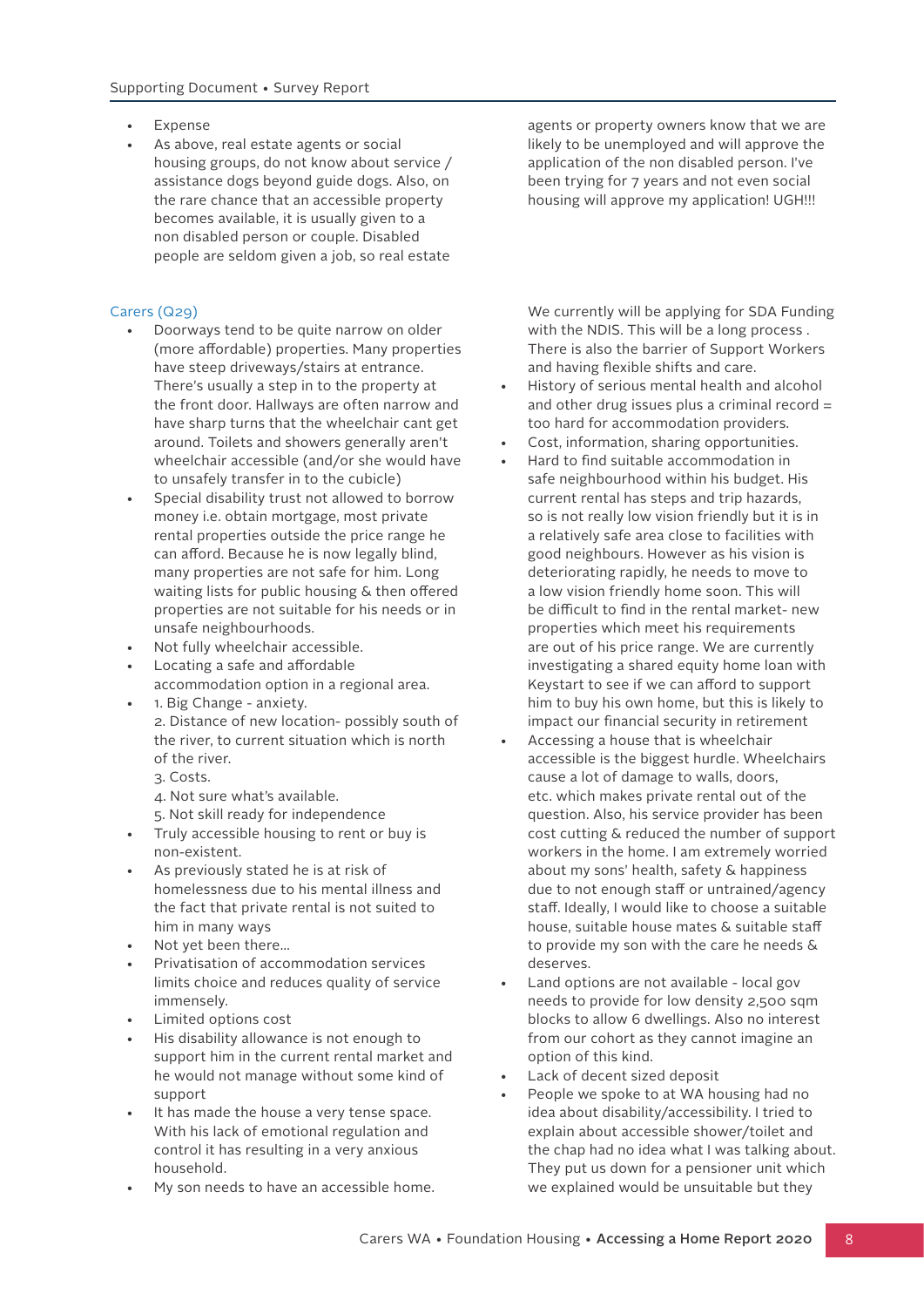said that's all there is. I know that accessible housing is available but they had no idea about it. We spoke to them a second time but we still got a letter back saying that we had applied for a pensioner unit. Staff obviously have no training re disabilities or accessibility.

- It took four years of advocacy to secure appropriate wheelchair accessible accommodation that was affordable. Very few suitable properties available at all in Perth and suburbs, then the cost of rental is a problem unless community housing.
- Finance assistance. Finding the right house in the right location, constantly being told we are ineligible for shared equity or other options even though I have a decent deposit.
- Finance
- Was in an enclave of homeswest housing where other tenants had colossal disadvantage and antisocial and dangerous behaviours that impacted significantly on our family member and support staff
- Due to a relationship breakdown and family separation Deacon and I need to find a rental property to live in that allows animals and is flat ground no stairs or steps no sunken sections and wide enough door frames for his chair to get through easily THE PRICE OF RENTAL PROPERTYS IN THE IMMEDIATE METRO AREA ARE OUT OF MY BUDGET RANGE TOTALLY IM FORCED TO SEEK HOUSING FURTHER AWAY
- Finding one
- Financial struggles. Suitable quiet locations. Suitable home that does not constantly have burst water pipes & everything else going wrong with them.
- Living in a house that is not wheelchair friendly.
- My mum accesses a bond assistance loan to gain a private rental but had to break lease after 5 months due to a rape home invasion, unfortunately she has the legacy of debts from the removalist costs and bond loan . Private real estate agents are judgemental , it's hard to find a place close to a mental health recovery service and where my Mum wishes to live
- Impossible in the private rental market. Public housing is very limited and only in certain areas. Some older places have not been renovated to current building standards
- No age appropriate shared housing is available for a younger lady like 25 - 30's every availability is within a home where everyone is aged 40 plus. Or the location of the group home is not within a reasonable travel time, like one hour away.
- Hard to find information
- I have started working and been told I do not qualify to be upgraded but can continue staying where we are
- Too many to count considering he was 13 when he moved out of the family home
- Waiting times due to lack of suitable accommodation
- I would not live with her as she is very rude due to her mental illness and makes me feel stressed but I still care for her and do everything every day for her
- Money (cant afford ) and government red tape . community housing not having enough houses to go around
- Homes west changing the rules and making it to expensive
- How to start! We want to build for her but don't know where to start

### **What are the key barriers to people finding this kind of housing?**

### Organisations / Other

- Limited housing stock in regional areas, exacerbated by extremely limited accessible housing stock.
- There are not enough Community Housing properties available to accommodate people currently being assessed as eligible for SIL. Private rentals are often unaffordable and need adjustments to accommodate people with disabilities. Often the adjustments needed are a substantial investment with no guarantee of long term accommodation.
- Not enough mobility accessible homes in the rental market. Not always compatible people in the shared living homes.
- Availability, suitability, location
- Remote area
- None available, not being suitable for wheelchairs, or too expensive
- Not enough stock of accessible housing Disability housing is not one size fits all accommodation. Each person with a disability have different needs. Housing linked to services often do not go back into stock once vacated and are used by the service provider for one of their people.
- Not enough available stock. Disability housing is not a one size fits all.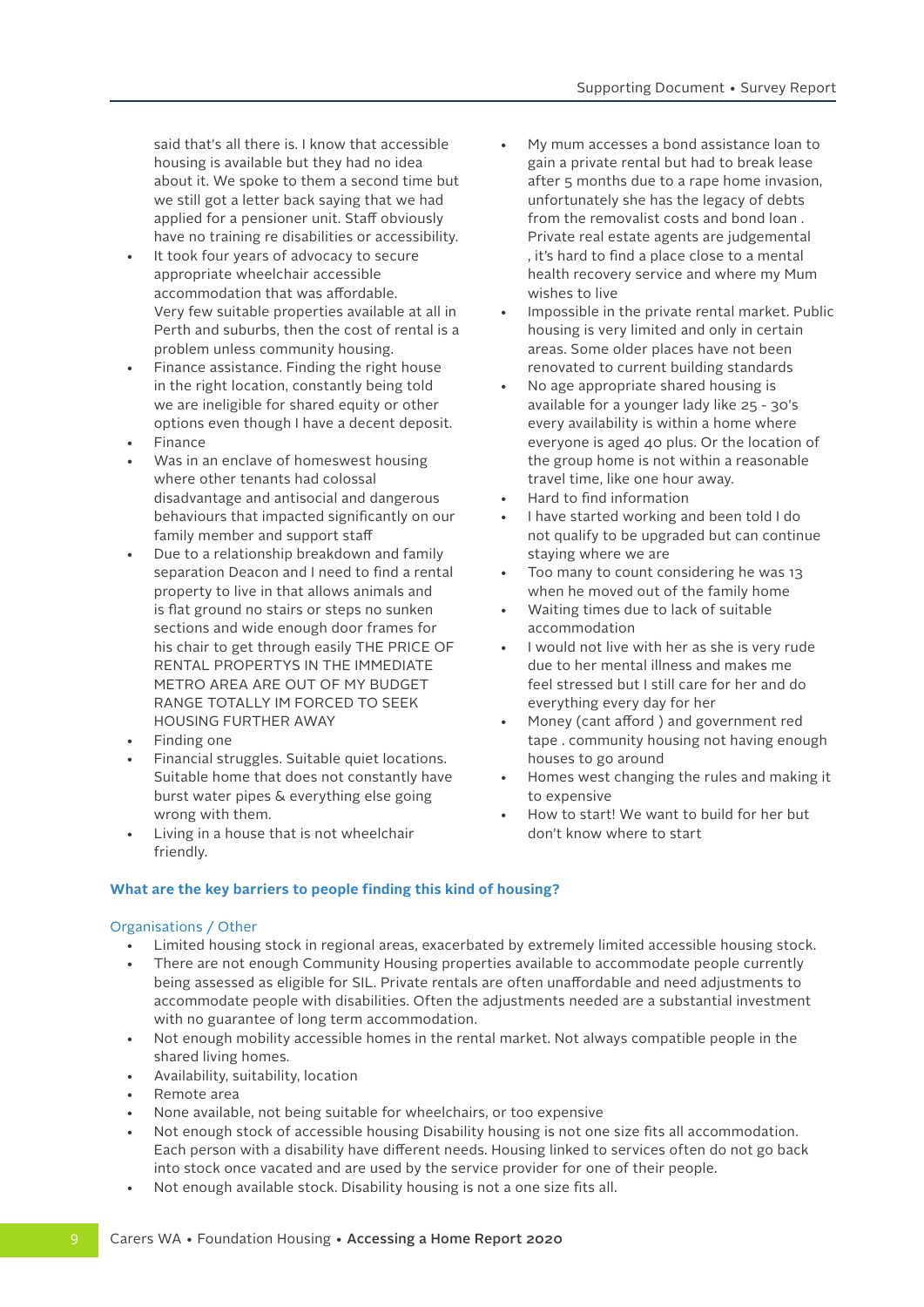## **Agency Help**

### **Key Themes**

Many comments that there is no assistance available. This supports the contention that better access to information is required (navigator service).

Various support services are utilised. Some government organisations; e.g. Centrelink, Department of Communities, and a wide range of non-government organisations.

### **What agencies have helped provide information?**

### Open-Ended Response (Q12 & 30)

- Google. My own research.
- DSC
- A friend of my father has done renovations to make homes accessible, so his information (about things that are easy/cheap/DIY to fix vs things that would be difficult and costly)
- None/no-one/N/A (x 15)
- I am always include myself in Community events through looking on the Internet and Community enewsletters
- Centrelink.
- DSC: access and inclusion branch. Private access consultant. Equal. PWdWA
- None
- RUAH through the STEP program but they lost the contract recently. New mob is terrible.
- Uniting Care West
- Homes West
- Homeswest DSC Visability Independent living centre
- Banks and real estate agencies.
- Housing Dept WA
- None so far
- Summer Foundation which we have been following with for some time and of which accessible housing and keeping young people out of nursing homes is there area of expertise
- People with Disabilities, Fremantle Community Legal Service, People Sense, Disability Service Commission, Town of Mosman Park Council, NDIS, WA Health Allied Health Services, Jacaranda Community Services, Visability, Vision Australia, MRD, Police, Fremantle Support Network, Anglicare etc - there are

## **Further Information and Support**

### **Key Themes**

Support and advocacy, especially in dealing with government agencies.

Guidance (navigator service) to the correct and complete information. Several comments about not knowing where to start.

many more, Judicial System, TADWA, 100 families project, Advocare

- Community housing, disability advocate ,lac
- Disability Services Commission, Department of Housing, NDIS, Centrelink
- Independent Living Centre.
- Local Real estate agencies. Dept of Housing waitlist was too long so did not proceed with application.
- Therapy Focus
- Real estate agents and websites for renting and purchasing Homes.
- Disability Services Commission/Dept of Communities.
- LWB government housings Ng org
- Autism Association
- UCW
- Just Centrelink
- Google
- Co-housing WA
- WAIS, PWDWA, Nulsen Cam Can
- Access housing, dept of communities when dsc
- none that have been helpful.
- Valued Lives
- None. Difficulty getting responsible agencies to help
- Community mental health
- Nulsen, Rocky Bay, United Care and Mosaic
- Dept of housing
- WA Housing.
- Social Worker Neurosciences Unit and Specialised HD Service at HWA
- Dsc, Atlas
- Community housing, homeswest.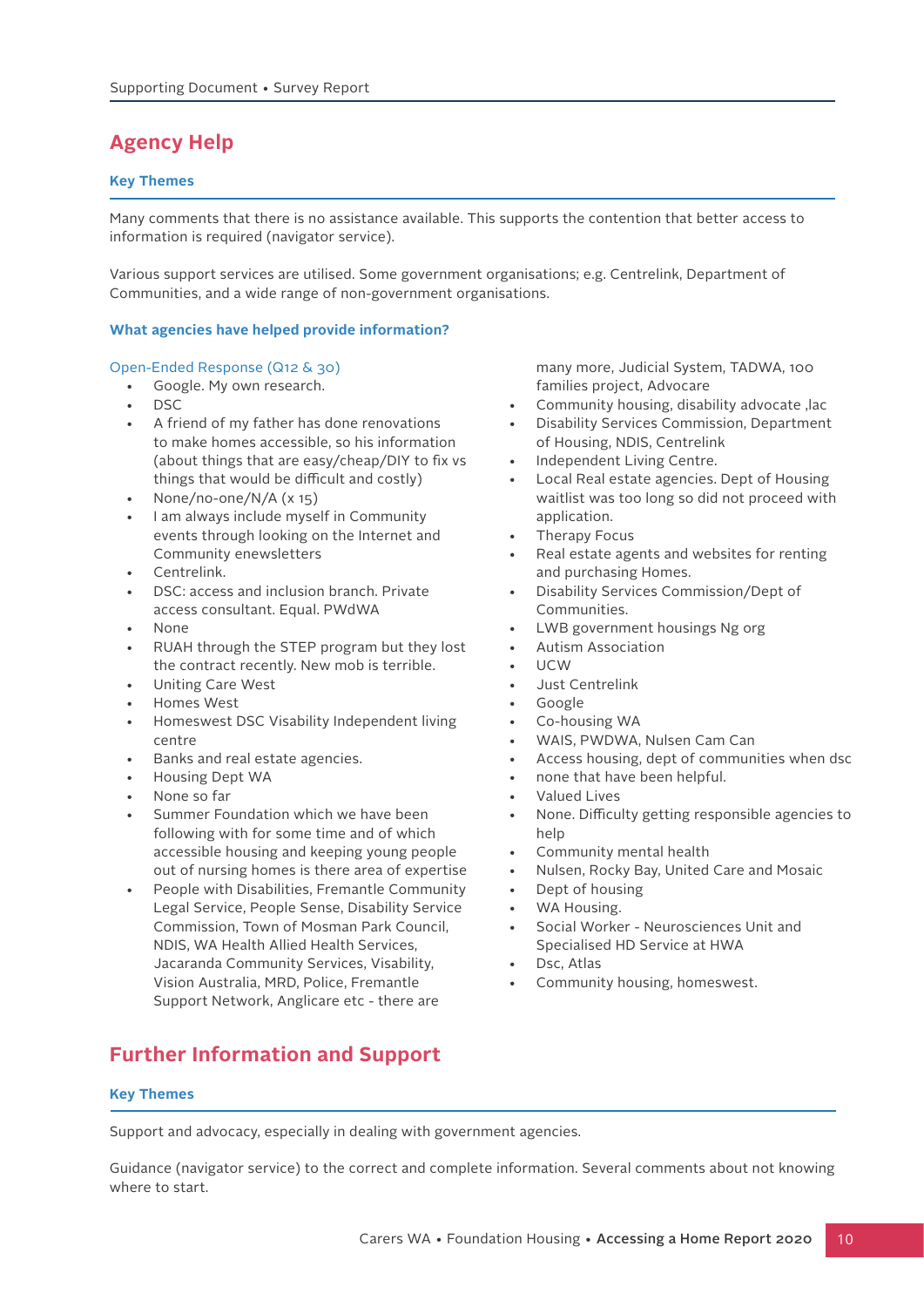### **What further information or support do you need to help you access the housing you want?**

### Individuals (Q13) and Carers (Q31)

- For Landlords and Property Management organisations to know and understand that Guide Dogs are not pets.
- Unsure
- **Accessibility**
- Where to start this process
- N/A
- The idea that I live in a shed in the bush, because that's all I could find and it doesn't have steps, is NOT 'housed'. I cannot manage here! I really, absolutely cannot! I would be happy to share a house with someone who needs supervision and wants to maintain their independence, like an elderly person who does not want to move into a nursing home. If I live in a home with a proper kitchen (unlike where I live now) and proper bathroom, I would be able to manage but my son and I have been left out here to rot! Or, an intellectually disabled parent/s at risk of losing their child/rent via child protection because they don't have support in their home. I could help them with that and love kids, but no one will connect me up with at risk parents. I read stories a lot about intellectually disabled parents having their kids removed (abducted) by CP, I could help! Win, win. Children should be with their parents. They parents get support from me (I can drive , help with shopping or ordering things and make appointments), their kids get to stay with their parents and my son and I get a place to live. No one wants to listen or care. :(
- I am happy living at home and my house dose not need any special access in it as my disability is not physical
- How to fund it. How to build/modify it to make it work for me.
- None -have it now
- How to go about being independent but still needing assistance sometimes
- Easy to understand information to give to builders on specifications verses wants when building a home.
- Advocacy. My son and I are living in a 1 bed DoH apartment. I have several medical disabilities and son has complicated MH probs. We basically care for each other in a way.
- Legal. Assistance
- Not sure do not know where to go and get information from ??
- Someone to be by my side when speaking

with Housing Authority i.e.. advocate that has both business (financial); legal and policy skill set at state level to assist in change

- I need support to get to view the available properties, help with checking the property listings;
- Idk
- I don't know who else to go to. Housing said single persons only get allocated 1 BR flat. Rules are rules. If I am offered 2 flats & don't like either I go back to bottom of the list.
- The names of organizations that can actually help not organizations like NEAMI, Anglicare etc that makes false promises but don't actually refer you to anyone.
- Not sure
- Affordability, location, access to transport
- Nil
- **Affordability**
- Improved filtering on real estate websites. many of the main ones don't allow accessibility items to filter (flat block, no stairs, etc)
- Help to investigate Special Disability Accommodation options for him. Advocacy to change laws preventing Special Disability Trust from obtaining a mortgage.
- $N/A$
- A support person to assist with completion of required documentation, access to funding to relocation expenses and provision of information throughout the relocation process. Emotional support would be of assistance as moving house/relocation can be extremely stressful.
- I would like to be able to find suitable accommodation for people with autism. It would be great if there was a dedicated site on the internet with step by step information for people with autism about housing in Perth metro & the assistance available.
- Building standards need to change so that accessible housing is the standard, not the rare exception.
- For housing to be available as there is nothing that suits his needs available to him.
- Not sure where to start or who to go to yet
- Help with transition to the NDIS and maintaining levels of care.
- More options and alternative ways to share accommodation
- Any kind of information would be more than welcome
- Respite care or a care to relieve some of the stress as we have no family support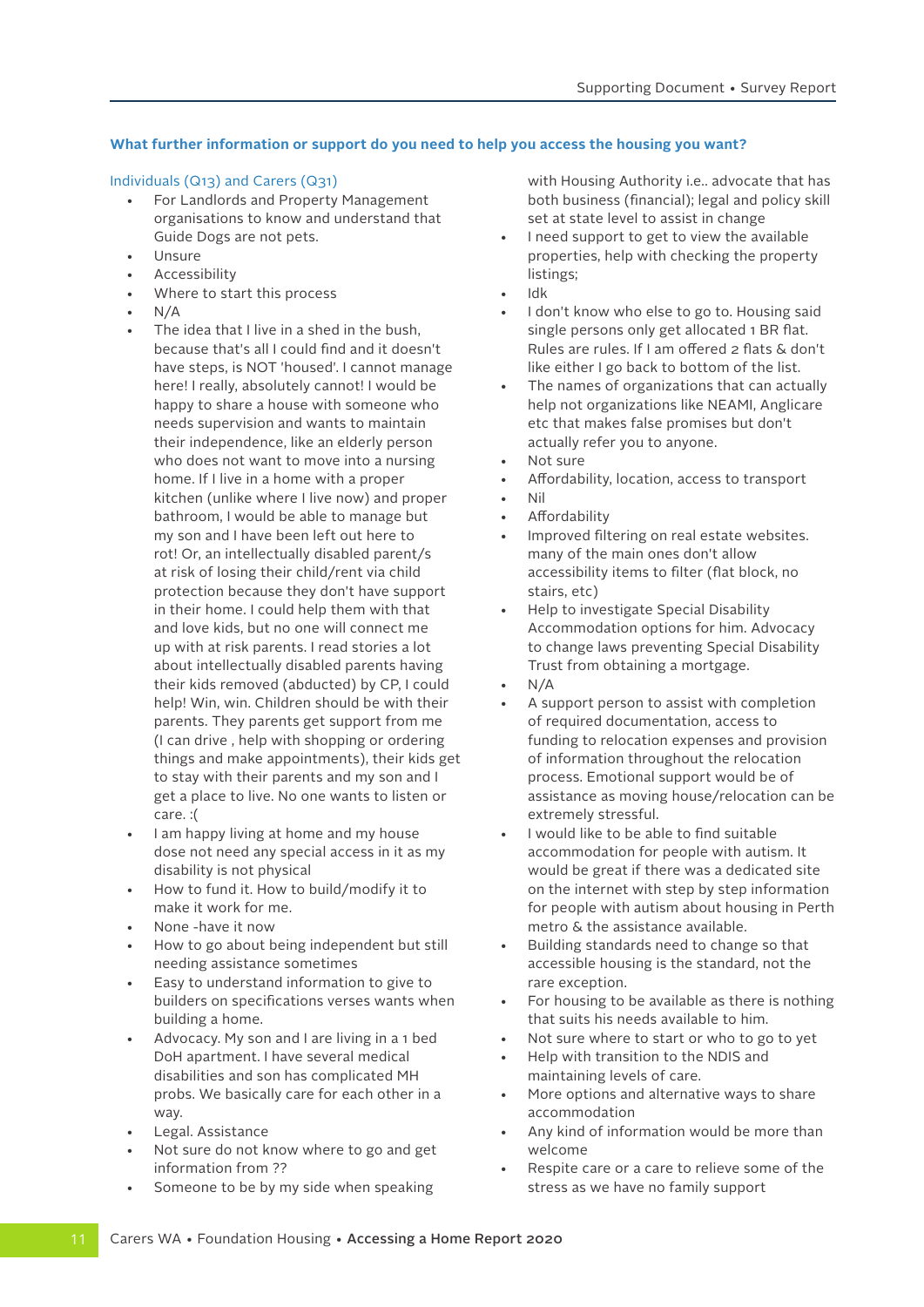- We need WA to look at the recommendations of the Summer Foundation. There are models of care currently working in the eastern states, but this requires a whole of community approach. Because we are only commencing our NDIS journey as a state, I feel we are not even helped in regards to housing. The NDIS has SDA funding in capital and there are specialist OT 's and builders that we as a family have been liaising with for 2 years, but no support from DSC or our service provider. Valued Lives in WA in my opinion seem to be the only organisation interested in assisting people with a disability into housing options that work for the differing needs of people with a disability.
- I don't really need information or support. I need my family member to be given a choice of accommodation - not homelessness or an unsuitable hostel.
- Where to begin, who to contact, what options are available, who can support - full gamut of information.
- I need access I'm homeless
- Advice on local affordable housing to buy
- Promotion and land made available for such use
- Planning support
- Shouldn't this be to access the housing the person wants, not what the carer wants??? Quality supported decision making materials for people, especially people with complex communication needs, specific to living and accommodation choices would be very useful
- Some one to show us the way to make it happen, I have no debts, I work part time, I care for my son, he receives a disability pension but because we are not aboriginal we keep getting doors slammed in our face.
- Impact of renting with Centrelink payments. Should we both share a lease or only one person. How can we afford to buy a home?
- They now have been able to stay in their home of 9 years safely after 8 years of other tenants dangerous antisocial behaviour as the other tenants were managed appropriately by DOC. We had someone advocate with us that it shouldn't be our family member re locate to a peripheral suburb where they would have totally list their life and connections. People need to understand that people with intellectual disabilities have needs to access housing — i.e. it must be safe and convenient and part of the regular community- not in an enclave of disadvantage. We look upon this as an access issue for a person with intellectual disability as much as ramps etc are to a

person with physical disability might be

- I would like some help with finding possibly a home that has been built with disability in the forefront of the architecture and thoughtfulness for my son and his daily challenges I would love to get some information on DISABILITY KEYSTART Home ownership. I want to provide everything I can for him into the future
- Lots
- We need to be given a fair chance to live a life without added pressure. My sons disability is enough to cope with...without added paperwork. Constant meetings...constant maintenance being done on the old place which interrupt routines & without the need to constantly prove we have a low income. Why shouldn't we be able to save & why cant those with disabilities & their carers have the help needed to buy a new home of their own. We feel discriminated against.
- To have a current home modified
- A bond loan or grant , a no interest appliances loan , either community housing or public housing , or a long term lease , maybe a private rental subsidy , a plan for ongoing community living support either as part of ndis or not
- Support to get public housing authority to listen and provide more housing for people with disabilities. Remove restriction on number of bedrooms allowed as we often require extra bedroom for other people to stay
- Notification of when a suitable support home becomes available
- Not sure
- We need an advocate to approach WA housing to put us on the accessible housing list, not the pensioner units. We can't seem to get them to understand.
- At this time I am aware of what is available
- Help to navigate the shared equity option & the Keystart application process and buy/ build his home. My research so far suggests we cannot buy/build in a suburb that does not have Homeswest properties. The most suitable suburb we have found (Catalina Ridge in Albany) has no social housing, so he may not qualify for shared equity, which would mean it is unaffordable for him to purchase there.
- Someone to listen
- I need a house
- How to start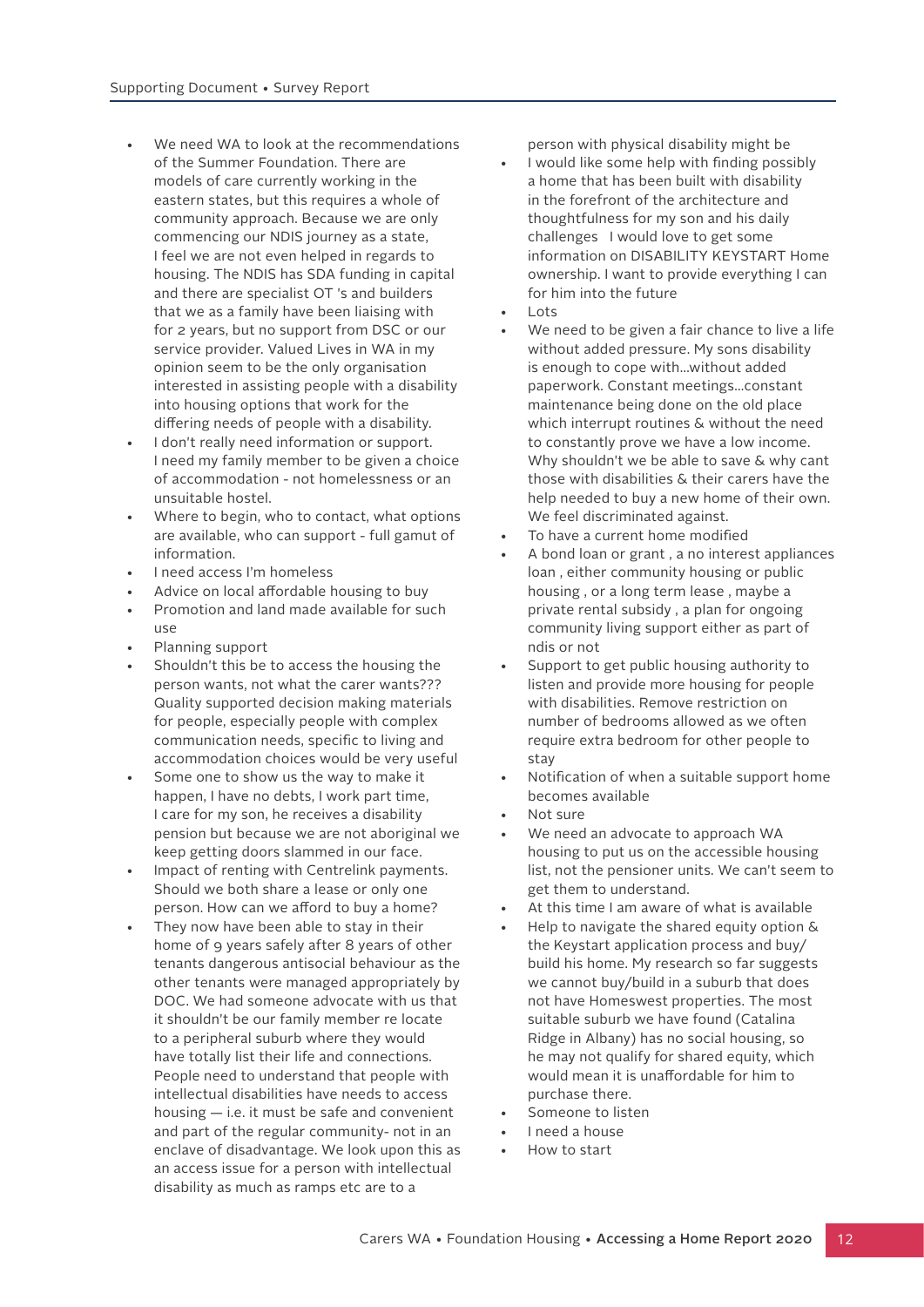### **Impact**

### **Key Themes**

- Impact on mental health, anxiety, depression, stress
- Financial stress, especially due to high rent / housing costs
- Lack of privacy and respite
- Uncertainty over housing security of tenure

### **If you are not happy with your current housing arrangement, what impact has this had on you and/or your family?"**

### Individuals (Q14)

• My physical disabilities has worsened because I'm expected to get water from outside my home (no indoor plumbing) and light a wood stove. I have Ehlers Danlos Syndrome and can only bathe about once a month. My son, who also has EDS and ASD, has developed an eating disordered because we both hate living here. We are victims of family violence, with IVOs in place. When I contact our region's FV organisation, when the IVO has been breached, they have tried to have me sectioned (I have the screenshot of the threatening text messages) or they have told me to give my assistance dog to the RSPCA 'or [they] won't help me). My health has seriously degenerated since we moved here (2 weeks to find something after a court order, fleeing FV). My heart conditions are way worse and I have lost count of how many falls I've had. Even today I had another fall and hurt from head to toe! Also, we are out in the middle of the bush, in a parochial, ableist, small, country town. If one of my perpetrators where to come here and murder us, no one would notice we were missing. People say, 'Just sell your home and buy another one'. This place was cheap because it's a shack in a forest, connected to a tiny solar system. It's just enough to charge a laptop and mobile phone. Yes, that's all. It's crap. I'm supposed to have a C-PAP machine, but can't because the solar system cannot handle it. We have to turn off the power and fumble around in the dark after 6pm. If I were to sell this place, where would I move to? There are no houses worth \$100,000 unless they are a "renovators delight" and I'm a cripple! I can't renovate one darn thing! Melbourne had a housing boom and even the far, outer suburbs don't have anything worth under \$300,000! I don't have a fairy godmother. I don't talk to my remaining, living family because of the strong history of family violence. I was the scapegoated child in an abusive family;

singled out for all kinds of abuse because I'm disabled. If I were to get back in touch with them, I put my child at risk of family violence and I don't want to do that. My son and I have C-PTSD. He has had thoughts of self harm. We've been stuck here for 7 years and that is half of his life. He needs real house to live in.

- I can't afford to move. The difficulties getting a rental property while I use a Guide Dog, prevent me from moving to another more suitable location, that has better lighting, closer to transport and amenities, closer to my family. I can't afford taxis to visit my family and family "choose" not to visit me because I live too far away.
- Impacted mental health exacerbating deep depression and suicidal thoughts, isolation, feeling unsafe, isolation.
- Social isolation
- **Stress**
- I am very happy with my current housing arrangement of living with my parents
- It was stressful time trying to work out where to live as it relied at firs ton where an accessible place was identified when we were seeking to modify an existing place. Exhausting trying to cover all requirements ourselves when we knew more of needs than the builder or the access consultant- but we still missed 1-2 significant areas that would do differently next time if ever built againi.e. high cupboards above sink - can't reach. access from garage is too big a gradient to be comfortable when trying to bring shopping in. Kerbing to get in and out door is difficult if carrying something- and trying to push chair or use crutches without tripping. Angles of some corners in hallway could be differentafter seeing how others planned out their own places later.
- Wasn't able to go to my volunteer job I was stressed out crazy
- Feeling unsafe due to neighbours aggression.
- Cannot afford to move and rent is taking  $3/4$ of my fortnightly pension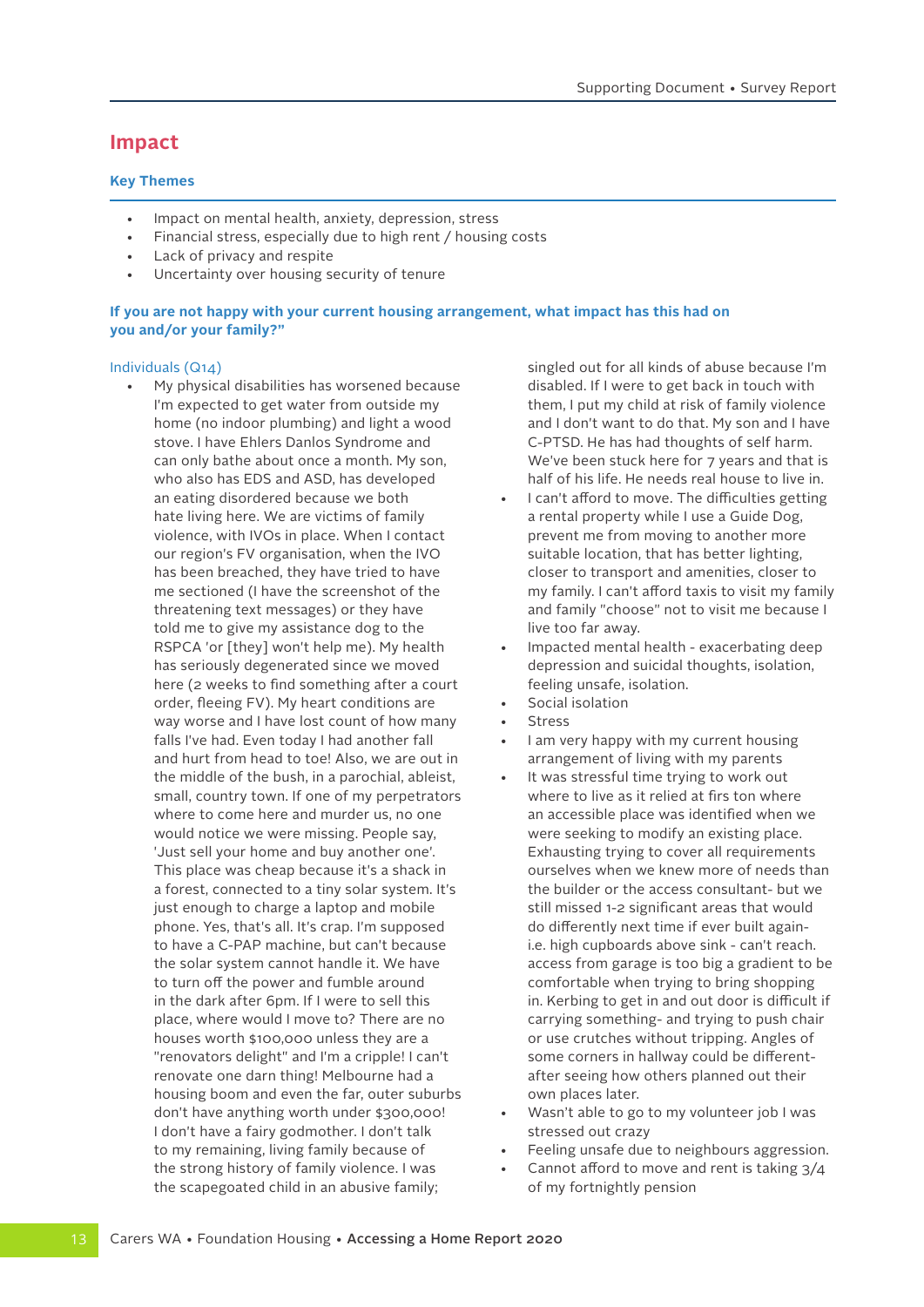- Severe. My son sleeps on the couch in the lounge room so we are very cramped and tight for space. He is so depressed that cleaning is extremely hard for both of us.
- Mental health depression social isolation
- I only have a half share with ex husband and would like to own my own house. we have no privacy and scared every day although ex- husband does not live in the house.
- Very very stressful current court hearings, fatigue, depression, financial oppression - having to access my superannuation to get changes for kitchen and bathroom modifications as a "mobility home" is not suitable for my needs, deterioration in my psychological, physical and emotional wellbeing and that of my family
- It's not close to my family and social supports; it costs much more to maintain an older

dwelling. the dwelling is not as accessible as I would like it and I don't have the means to modify it.

- Family arguments. Feeling trapped. Embarrassing and less adequate that you live at home with your parents. Feeling like you have no options.
- Financial. My rent is half my disability pension. Paying bills is difficult.
- The accommodation I live in will be sold shortly so I will actually be homeless.
- Stress of ensuring I am "cared" for
- Isolation, mental health, physical health
- Negative attitudes towards house and each other because walls are peeling, driveway is uneven, backyard is sand, doors, taps and Internet have problems continuously.

### **What impact has the current housing arrangement had on you and/or your family**

#### Carers (Q27)

- Financial stress, distance from family home, lack of funding for support meaning that family member lives with him whenever no support worker present
- Modifications had to be done to accommodate a wheelchair and a wheelchair friendly bathroom.
- His current housing arrangement impacted on my time as I was heavily and directly involved in supporting him to access Centrelink/ Rent assistance and Newstart benefits to be able to afford to rent the property. This took many hours of administration, advocacy and the completion of an Authority to Act on his behalf. The housing issue is currently manageable.
- Only 3 bedrooms, so me the carer lives in the Lounge room. Until I could afford it, I slept on mattress on floor, then bought a bed later. I suffer from anxiety & depression.
- As we get older we want her to have independence and help close to us.
- We live 30 km from the regional town where our son lives. He has lived there for 2 1/2 years and has only had overnight support 2 nights per week - soon to be 4 nights. So we support him at all other times. While he lived with us, I saved most of his pension (we supported him financially despite our own low (pension) income) so that he could afford furniture and ingoing expenses for a rental. It took 8 years to save enough money to set up his home. He has been on the

Homeswest waiting list since 2013. The first offer of a property was in 2017, just after we had signed 12 month lease. The unit was in a low socioeconomic suburb with high crime statistics. The next offer from Homeswest was a unit in the same suburb, which had been a drug house, had barely concealed graffiti on internal walls, yelling and fighting in the street at 3pm on a week day, and the back yard was being used as a toilet by someone. The property was unsuitable for his needs because he is legally blind so needs low vision friendly home, so we turned down this unit. After speaking to his DSC LC, we discovered there is a disability housing unit that facilitates finding suitable housing. We promptly received an offer, again in a suburb with high crime rates. Areas that are unsafe with high crime rates are not suitable for people like my son - it leaves him too vulnerable.

- My family member is at risk of homelessness due to issues associated with his mental illnoss
- Need to ensure high levels of care and safety are maintained at all times.
- It is not wheelchair friendly.
- Financial burden support him to maintain the property lives alone and spends some evenings at our home due to loneliness
- Because he has an A. B. I. and is in his twenties , there are always terrible disagreements, which causes massive stress on my husband and I as we are 69 & 70 and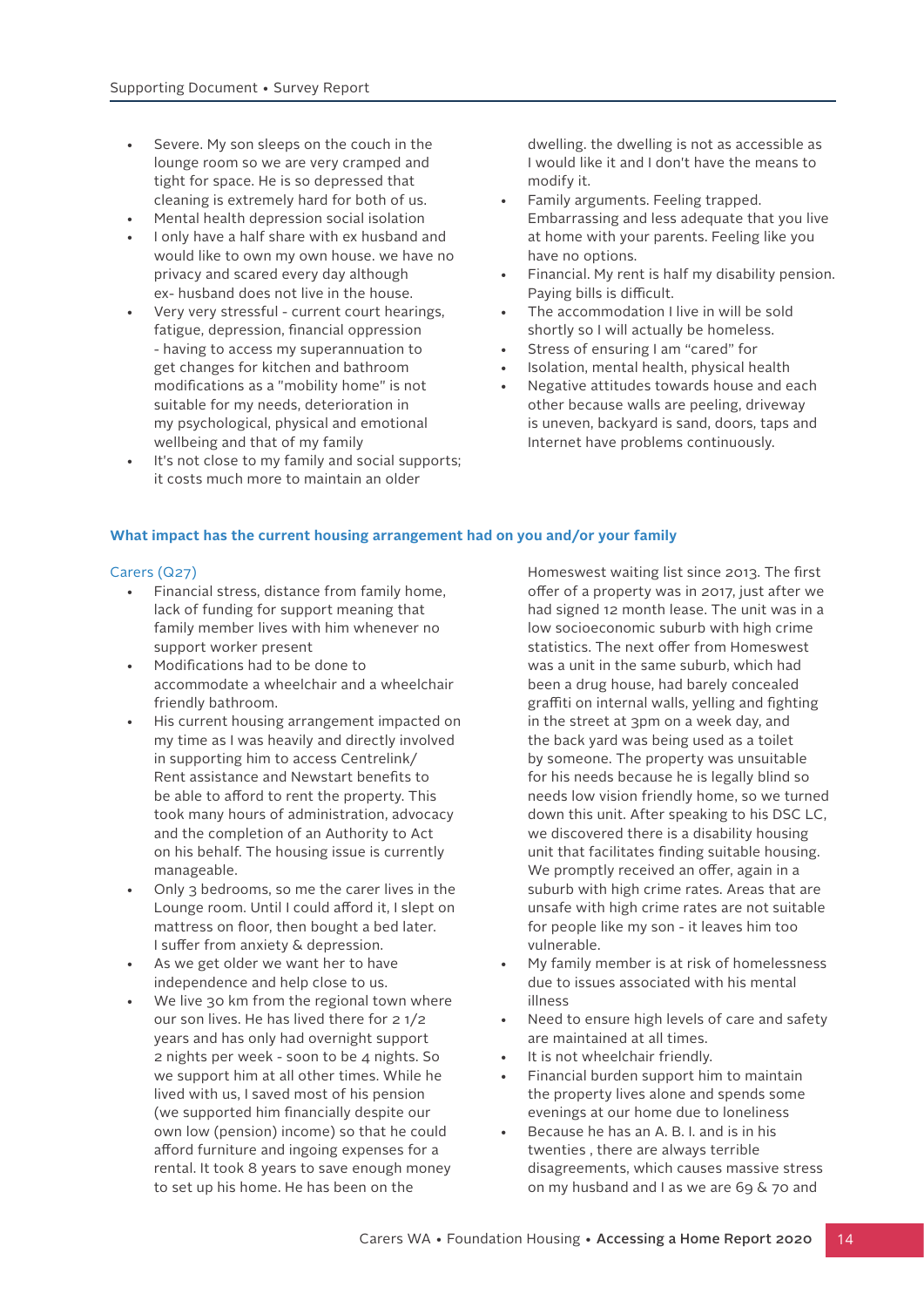my husband has mental health issues as well, so I am a carer for both of them. We really need to find him a suitable place to live and do his own thing with a little supervision • Currently we have support workers in our home. This effects our privacy as a family, so therefore we currently reduce the number of days we have support workers to Monday to Friday. We can not have any SW for overnight stays , which we do need but as we have no spare rooms and do not have the availability to provide the SW with the requirements agencies request for sleep over shifts. I have requested that a caravan which would alleviate this issue and discussed this with our service provider, but have had no response as yet. This would allow my husband and myself to have a night away. something which we have not been able to do in 6 years. We have a house which it is not accessible for my son to enter his bathroom in his wheelchair. My son requires support workers to do tasks only. Our home was built in the 1970's and is not accessible for him to improve his independent living skills.

- Dreadful impact as the person cannot access adequate mental health services in prison plus is weeks away from release but no accommodation or plan is in place.
- We are getting older and less able to manage.
- Her conditions r worsening very quickly and she's becoming almost 24/7
- Worry about future as do not own the property
- Would like to explore co-housing option to share burden of care and leverage collective resources - better health, social and economic outcomes. Will mean we can stay together for longer. Eventually my husband will go into care
- My son was living with his brothers & myself until he was 19. Physically caring for him damaged my nerves in my arms to the point where I couldn't physically care for him any longer. Moving to supported living means I am now able to put all my time & efforts into all his other care needs, eg appointments, communication, researching & planning. For my son - it has enabled him to meet new people & make friendships he wouldn't have if he was still at home. The main problems occur with staff - agency & untrained staff cause me, as his mum, the greatest concerns because his needs are then not adequately met - eg they don't know how he communicates, missed feeds & meds etc.
- Huge financial impact and indescribable

impact having a son in care (we are his parents and guardians) since the age of 13 due to his behaviours of concern

- Much better than group home. NDIS challenging cost of supports to remain in this community housing with 24/7 support, at times, two staff required at the same time.
- They do not care about disabilities and have had us in mould infected homes making us sick. We are unable to buy our own home, too many red tapes.
- So very over having support workers in my private space/home. I found one asleep on my bed !!!!
- Has enabled the person to have their own life and independence Has enabled the rest of the family to have privacy and not have support workers coming into our own home. We have a life too
- He is unable to undertake personal care like showering safely due to the bathroom being quiet dangerous for him. The shower recess is very small a shower chair will not fit there is also a Hob and its a Major fall hazard. I literally sit outside the bathroom door and ask him constantly if everything is ok.. so stressed out
- No privacy
- Financially & emotionally draining. 1st public home for 2 years made us very ill with mould illness in our lungs.
- My mother moved in due to a home invasion which also included rape. I did not plan to have my mother live with me but I had needed to do that to give her an escape from a house that was causing her PTSD
- House has damp issues and causing ill health for carer. No maintenance has been done since property built and we have been told it wont be done whilst someone is living in house.
- We are exhausted and feel it would be healthy for our adult daughter to gain independence and a wholesome life of her own outside of the family home.
- Having to make accessible changes to our home was very costly and still having on going changes to be made
- It is now too small and we are unable to get a bigger accessible house
- Unaffordable on pension causing financial/ emotional stress. Not accessible for wheelchair/limited mobility.
- As the primary carer I have been sleeping at my daughter's house and take over as care support workers come and go. At the same time I care for another daughter.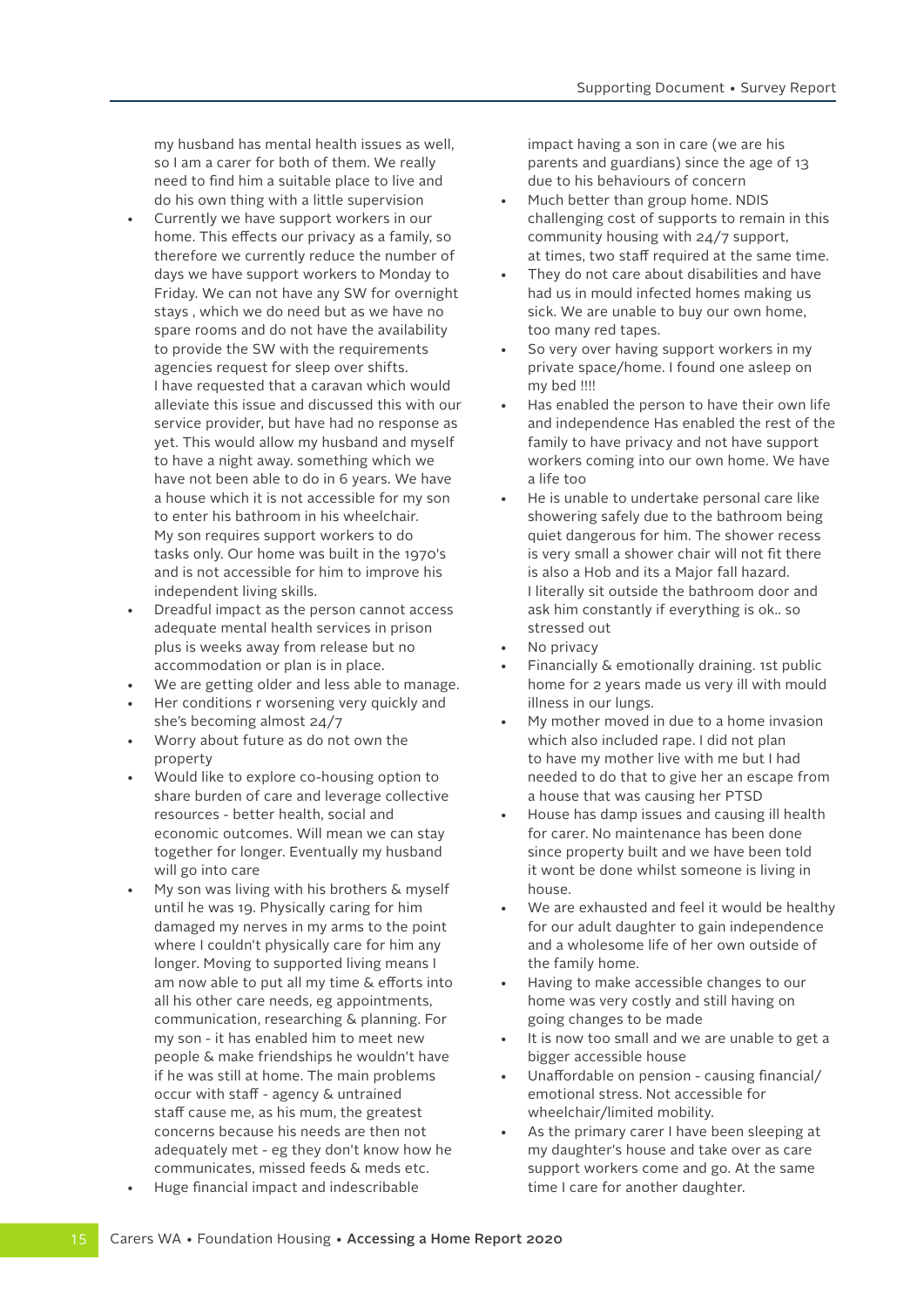- Our house burnt down in bushfires 2014. Due to lack of accessible house, we had extreme problems renting temporary accommodation and finding an existing home to purchase. After months of trying we decided to build a new accessible home which cost us much more than if we could have foi d an existing one, and had to pay rent for years while the new home was built, plus live in inaccessible temporary accommodation.
- I have two children, one with a disability and 1 with a medical condition. I need a 4 bedroom, 2 bathroom, 2 toilets house. I have tried homeswest but they wanted to include my back pay for my maintenance. I can't afford 4 hundred dollars a week if I could i would be in a private rental. Where I am now is 3 hundred

a week and its inadequate to suit our needs. I am currently with community housing but they don't have any houses to suit our needs

- Not enough toilet s and shower because one child has a disability and one has a medical condition
- We were living in this property prior to my partner's injury (which resulted in permanent disability and reliance on wheelchair). Workers compensation do not have funding for making a property safe and we have been told we're not eligible for any other funding due to workers comp. She also cant get up/ own our driveway as its steep, and has to be driven up to the door level. She can therefore not independently exit the property and is totally reliant on others to go out.

| What is the name of your organisation              | What is your position?            |
|----------------------------------------------------|-----------------------------------|
| Individual Disability Advocacy Service             | <b>Disability Advocate</b>        |
| BRAMS (Broome Regional Aboriginal Medical Service) | Manager                           |
| Brightwater                                        | Community integration Coordinator |
| Brightwater Care Group                             | Social Worker                     |
| Uniting Care West                                  | Practice Lead                     |
| Elba Inc.                                          | Field Supervisor                  |
| People With disabilities WA                        | <b>Individual Advocate</b>        |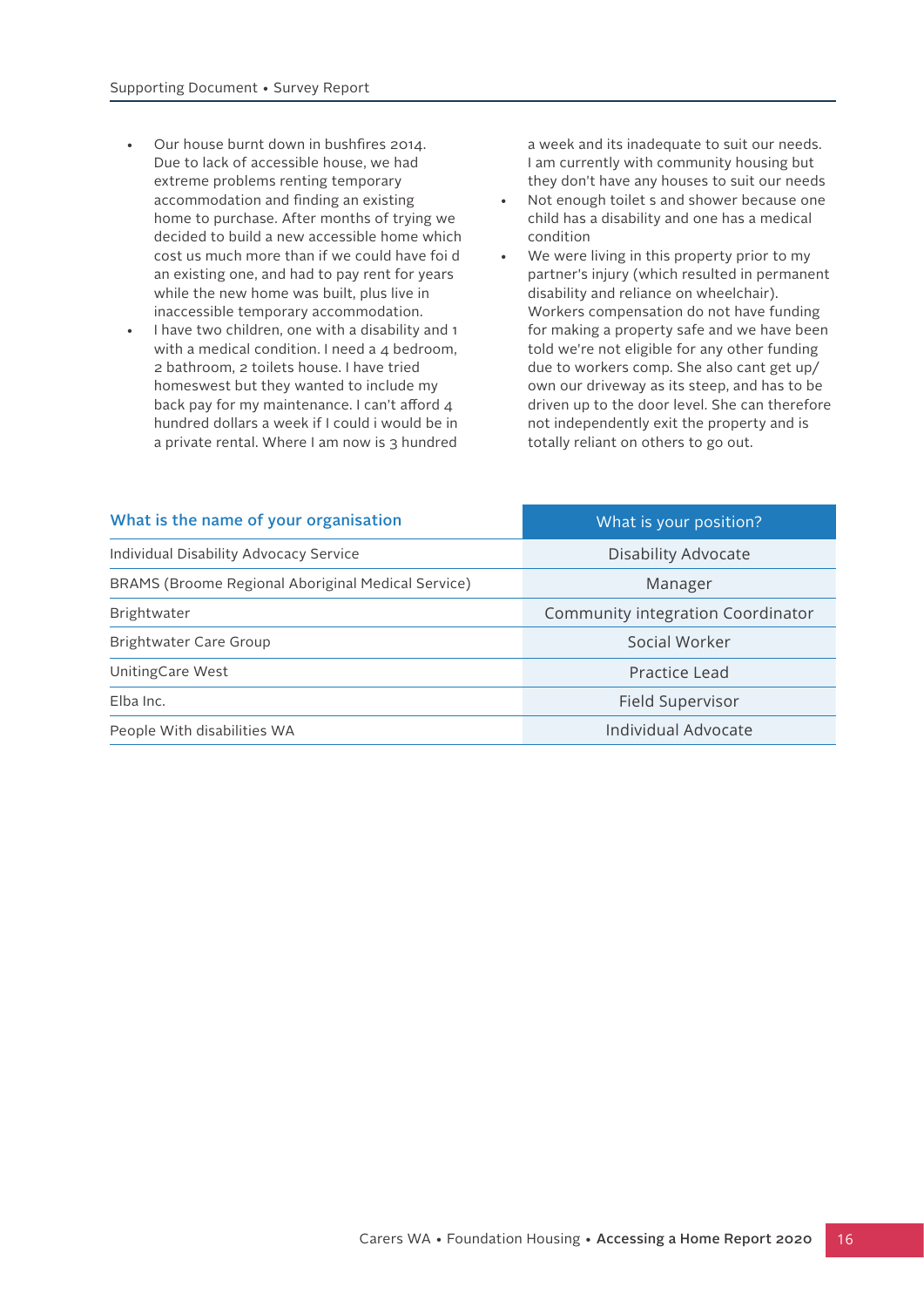## **Survey Questions**

| Are you:                                                                                                                                                                                                                     | $\bigcirc$ A person with a disability?<br>$\bigcirc$ A carer of a person with disability?<br>○ A service provider or peak body?<br>$\bigcirc$ Other (please specify)                                                                                                                                                                                                                                                                                                                                                                                                                       |
|------------------------------------------------------------------------------------------------------------------------------------------------------------------------------------------------------------------------------|--------------------------------------------------------------------------------------------------------------------------------------------------------------------------------------------------------------------------------------------------------------------------------------------------------------------------------------------------------------------------------------------------------------------------------------------------------------------------------------------------------------------------------------------------------------------------------------------|
| What is your age? / What is the age of the person you<br>are caring for?                                                                                                                                                     | $\bigcirc$ Under 18<br>$O$ 18-24<br>$O$ 25-34<br>$O$ 35-44<br>$O$ 45-54<br>$O$ 55-64<br>$O$ 65+                                                                                                                                                                                                                                                                                                                                                                                                                                                                                            |
| What is your gender? / What is the gender of the<br>person you are caring for?                                                                                                                                               | () Male<br>$\bigcirc$ Female<br>$O$ Prefer not to say                                                                                                                                                                                                                                                                                                                                                                                                                                                                                                                                      |
| What postcode do you live in? / What postcode does<br>the person you care for live in?                                                                                                                                       |                                                                                                                                                                                                                                                                                                                                                                                                                                                                                                                                                                                            |
| Do you identify as Aboriginal and/or Torres Strait<br>Islander? Does the person you care for identify as<br>Aboriginal and/or Torres Strait Islander?                                                                        | Yes<br>$\left( \right)$<br><b>No</b><br>$\left( \right)$                                                                                                                                                                                                                                                                                                                                                                                                                                                                                                                                   |
| Do you currently receive any funding or support? /<br>Does the person you care for currently receive any<br>funding or support?<br>If yes please indicate the support received.                                              | $\bigcirc$ National Disability Insurance Scheme (NDIS)<br>O Disability Services Commission (DSC)<br>Home and Community Care (HACC)<br>$\cup$<br>Mental Health Program<br>$\left( \right)$<br>Unsure                                                                                                                                                                                                                                                                                                                                                                                        |
| If you require support for daily living please indicate<br>the support you need. / If the person you care for<br>requires support for daily living, please indicate the<br>support they need. (please select all that apply) | $\bigcirc$ Personal care (e.g. eating, showering, dressing)<br>○ Mobility (e.g. walking, getting out of bed)<br>$\bigcirc$ Communication<br>○ Cognitive or emotional assistance<br>(e.g. decision making, managing finances)<br>○ Health care (e.g. taking medication)<br>$\bigcirc$ Reading and writing tasks<br>$\bigcirc$ Interpreting/translation<br>$\bigcirc$ Transport (e.g. for appointments, activities)<br>$\bigcap$ Household chores<br>$\bigcirc$ Property maintenance<br>$\bigcirc$ Meal preparation<br>$\bigcirc$ Company/companionship<br>$\bigcirc$ Other (please specify) |